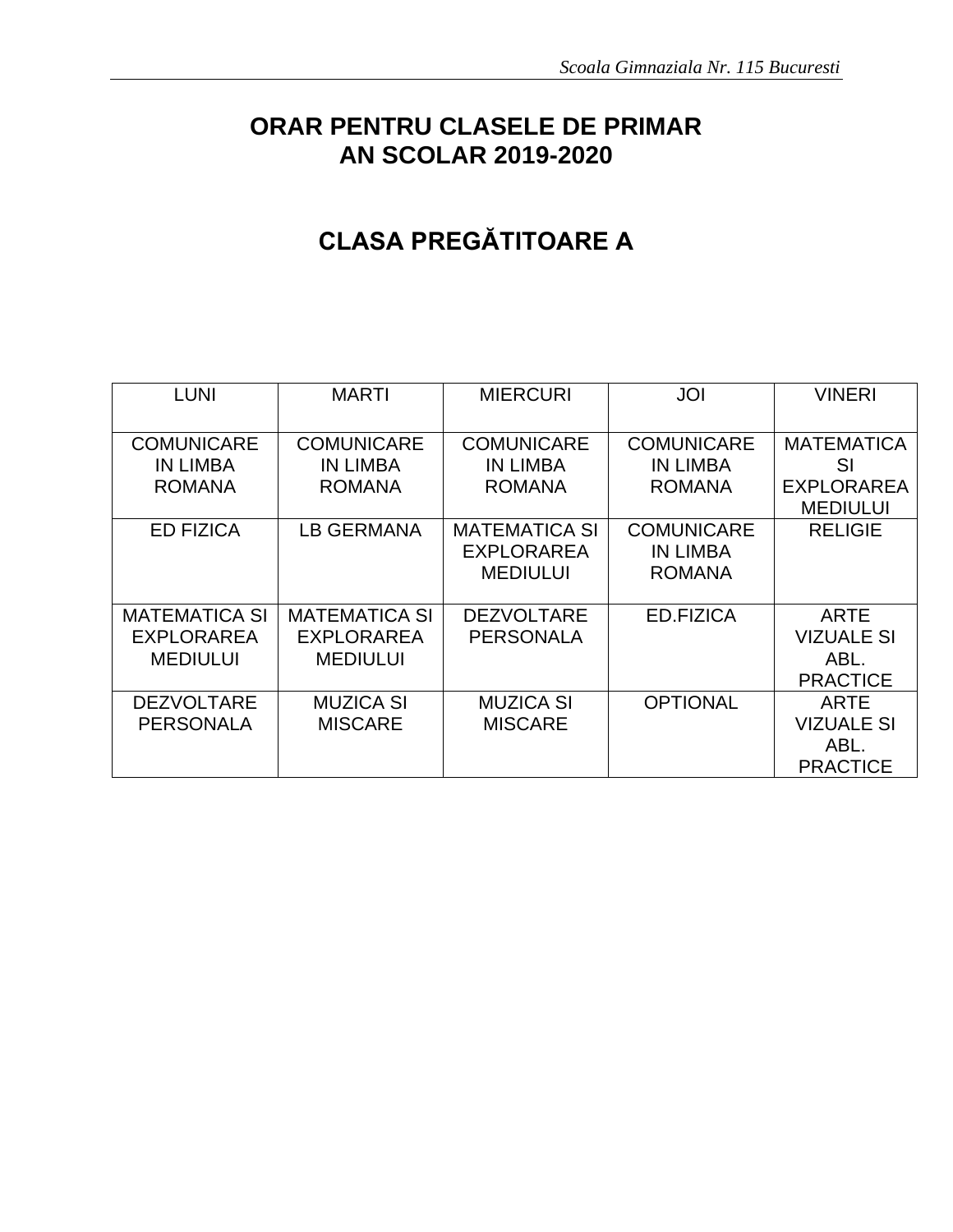# **CLASA PREGĂTITOARE B**

| <b>LUNI</b>       | <b>MARTI</b>      | <b>MIERCURI</b>   | <b>JOI</b>        | <b>VINERI</b>     |
|-------------------|-------------------|-------------------|-------------------|-------------------|
| <b>COMUNICARE</b> | <b>COMUNICARE</b> | <b>OPTIONAL</b>   | <b>COMUNICARE</b> | <b>ARTE</b>       |
| <b>IN LIMBA</b>   | <b>IN LIMBA</b>   |                   | <b>IN LIMBA</b>   | <b>VIZUALE SI</b> |
| <b>ROMANA</b>     | <b>ROMANA</b>     |                   | <b>ROMANA</b>     | <b>ABILITATI</b>  |
|                   |                   |                   |                   | <b>PRACTICE</b>   |
| <b>MATEMATICA</b> | <b>COMUNICARE</b> | <b>MATEMATICA</b> | <b>COMUNICARE</b> | <b>ARTE</b>       |
| SI                | <b>IN LIMBA</b>   | SI                | <b>IN LIMBA</b>   | <b>VIZUALE SI</b> |
| <b>EXPLORAREA</b> | <b>ROMANA</b>     | <b>EXPLORAREA</b> | <b>ROMANA</b>     | <b>ABILITATI</b>  |
| <b>MEDIULUI</b>   |                   | <b>MEDIULUI</b>   |                   | <b>PRACTICE</b>   |
| ED.FIZICA         | <b>LIMBA</b>      | ED.FIZICA         | <b>MATEMATICA</b> | <b>RELIGIE</b>    |
|                   | <b>GERMANA</b>    |                   | SI                |                   |
|                   |                   |                   | <b>EXPLORAREA</b> |                   |
|                   |                   |                   | <b>MEDIULUI</b>   |                   |
| <b>DEZVOLTARE</b> | <b>MUZICA SI</b>  | <b>MUZICA SI</b>  | <b>DEZVOLTARE</b> | <b>MATEMATICA</b> |
| <b>PERSONALA</b>  | <b>MISCARE</b>    | <b>MISCARE</b>    | <b>PERSONALA</b>  | SI                |
|                   |                   |                   |                   | <b>EXPLORAREA</b> |
|                   |                   |                   |                   | <b>MEDIULUI</b>   |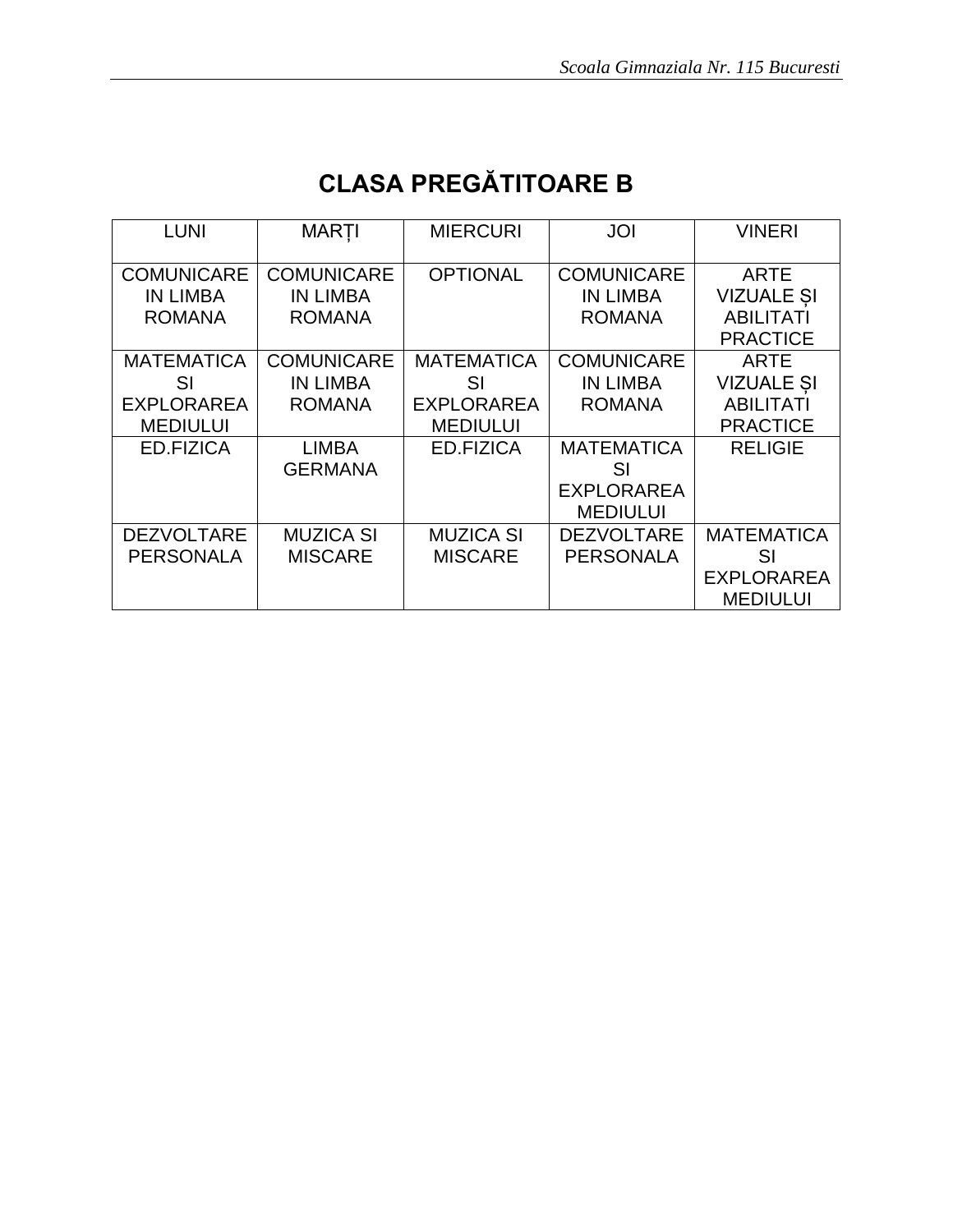| <b>LUNI</b>                                                     | <b>MARTI</b>                                             | <b>MIERCURI</b>                                                         | JOI                                            | <b>VINERI</b>                                                           |
|-----------------------------------------------------------------|----------------------------------------------------------|-------------------------------------------------------------------------|------------------------------------------------|-------------------------------------------------------------------------|
| <b>COMUNICARE</b><br>ÎN LIMBA                                   | <b>RELIGIE</b>                                           | <b>EDUCATIE</b><br>FIZICĂ                                               | <b>MATEMATICĂ</b><br>ŞI                        | <b>DEZVOLTARE</b><br><b>PERSONALA</b>                                   |
| <b>ROMÂNĂ</b>                                                   |                                                          |                                                                         | <b>EXPLORAREA</b><br><b>MEDIULUI</b>           |                                                                         |
| <b>COMUNICARE</b><br>ÎN LIMBA<br><b>ROMÂNĂ</b>                  | <b>COMUNICARE</b><br>ÎN LIMBA<br><b>ROMÂNĂ</b>           | <b>COMUNICARE</b><br>ÎN LIMBA<br><b>ROMÂNĂ</b>                          | <b>COMUNICARE</b><br>ÎN LIMBA<br><b>ROMÂNĂ</b> | <b>ARTE</b><br><b>VIZUALE ȘI</b><br><b>ABILITĂTI</b><br><b>PRACTICE</b> |
| <b>MATEMATICĂ</b><br>ŞI<br><b>EXPLORAREA</b><br><b>MEDIULUI</b> | <b>COMUNICARE</b><br>ÎN LIMBA<br><b>ROMÂNĂ</b>           | <b>COMUNICARE</b><br>ÎN LIMBA<br><b>ROMÂNĂ</b>                          | MUZICĂ ȘI<br><b>MISCARE</b>                    | <b>ARTE</b><br><b>VIZUALE ȘI</b><br><b>ABILITĂȚI</b><br><b>PRACTICE</b> |
| <b>EDUCATIE</b><br><b>FIZICĂ</b>                                | MATEMATICĂ<br>ŞI<br><b>EXPLORAREA</b><br><b>MEDIULUI</b> | <b>MATEMATICĂ</b><br>ŞI<br><b>EXPLORAREA</b><br><b>MEDIULUI</b>         | <b>LIMBA</b><br><b>GERMANA</b>                 | MUZICĂ ȘI<br><b>MIŞCARE</b>                                             |
|                                                                 |                                                          | <b>OPTIONAL:</b><br><b>LITERARTURA</b><br><b>PENTRU</b><br><b>COPII</b> |                                                |                                                                         |

## **CLASA I A**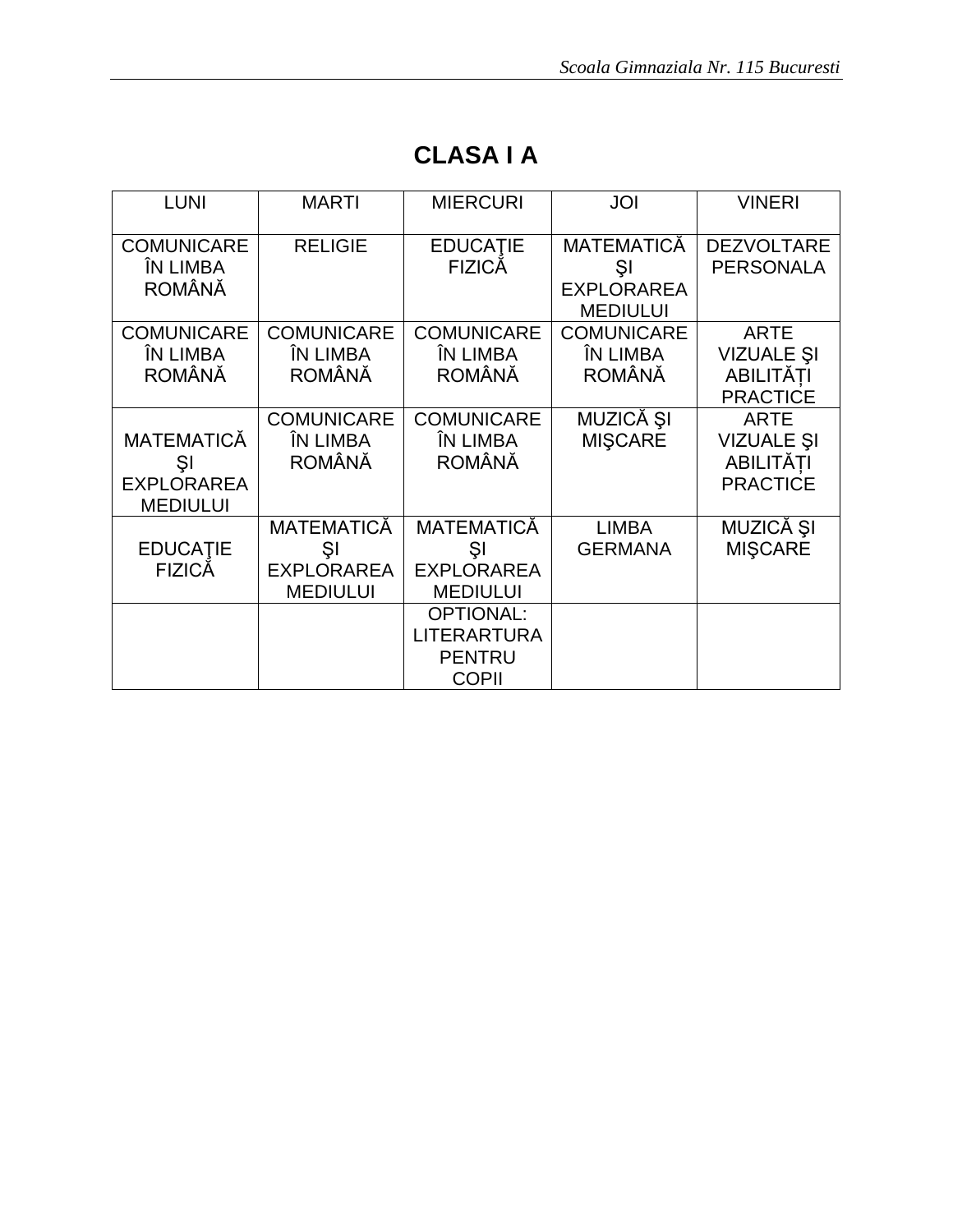| <b>LUNI</b>       | <b>MARTI</b>      | <b>MIERCURI</b>   | JOI               | <b>VINERI</b>      |
|-------------------|-------------------|-------------------|-------------------|--------------------|
|                   |                   |                   |                   |                    |
|                   |                   |                   |                   |                    |
| <b>COMUNICARE</b> | <b>COMUNICARE</b> | <b>COMUNICARE</b> | <b>COMUNICARE</b> | <b>DEZVOLTARE</b>  |
| <b>IN LIMBA</b>   | <b>IN LIMBA</b>   | <b>IN LIMBA</b>   | <b>IN LIMBA</b>   | <b>PERSONALA</b>   |
| <b>ROMANA</b>     | <b>ROMANA</b>     | <b>ROMANA</b>     | <b>ROMANA</b>     |                    |
|                   |                   |                   |                   |                    |
| <b>COMUNICARE</b> | <b>COMUNICARE</b> | <b>COMUNICARE</b> | <b>MATEMATICA</b> | <b>ARTE</b>        |
| <b>IN LIMBA</b>   | <b>IN LIMBA</b>   | <b>IN LIMBA</b>   | SI                | <b>VIZUALE SI</b>  |
| <b>ROMANA</b>     | <b>ROMANA</b>     | <b>ROMANA</b>     | <b>EXPLORAREA</b> | <b>ABILITATI</b>   |
|                   |                   |                   | <b>MEDIULUI</b>   | <b>PRACTICE</b>    |
| <b>MATEMATICA</b> | <b>MATEMATICA</b> | <b>MATEMATICA</b> | <b>EDUCATIE</b>   | <b>MUZICA SI</b>   |
| SI                | SI                | SI                | <b>FIZICA</b>     | <b>MISCARE</b>     |
| <b>EXPLORAREA</b> | <b>EXPLORAREA</b> | <b>EXPLORAREA</b> |                   |                    |
| <b>MEDIULUI</b>   | <b>MEDIULUI</b>   | <b>MEDIULUI</b>   |                   |                    |
| <b>MUZICA SI</b>  | <b>LIMBA</b>      |                   | <b>ARTE</b>       | <b>RELIGIE</b>     |
| <b>MISCARE</b>    | <b>GERMANA</b>    | <b>EDUCATIE</b>   | <b>VIZUALE SI</b> |                    |
|                   |                   | <b>FIZICA</b>     | <b>ABILITATI</b>  |                    |
|                   |                   |                   | <b>PRACTICE</b>   |                    |
|                   |                   |                   |                   | OPT. "PE           |
|                   |                   |                   |                   | <b>ARIPILE</b>     |
|                   |                   |                   |                   | <b>CUVINTELOR"</b> |

## **CLASA I B**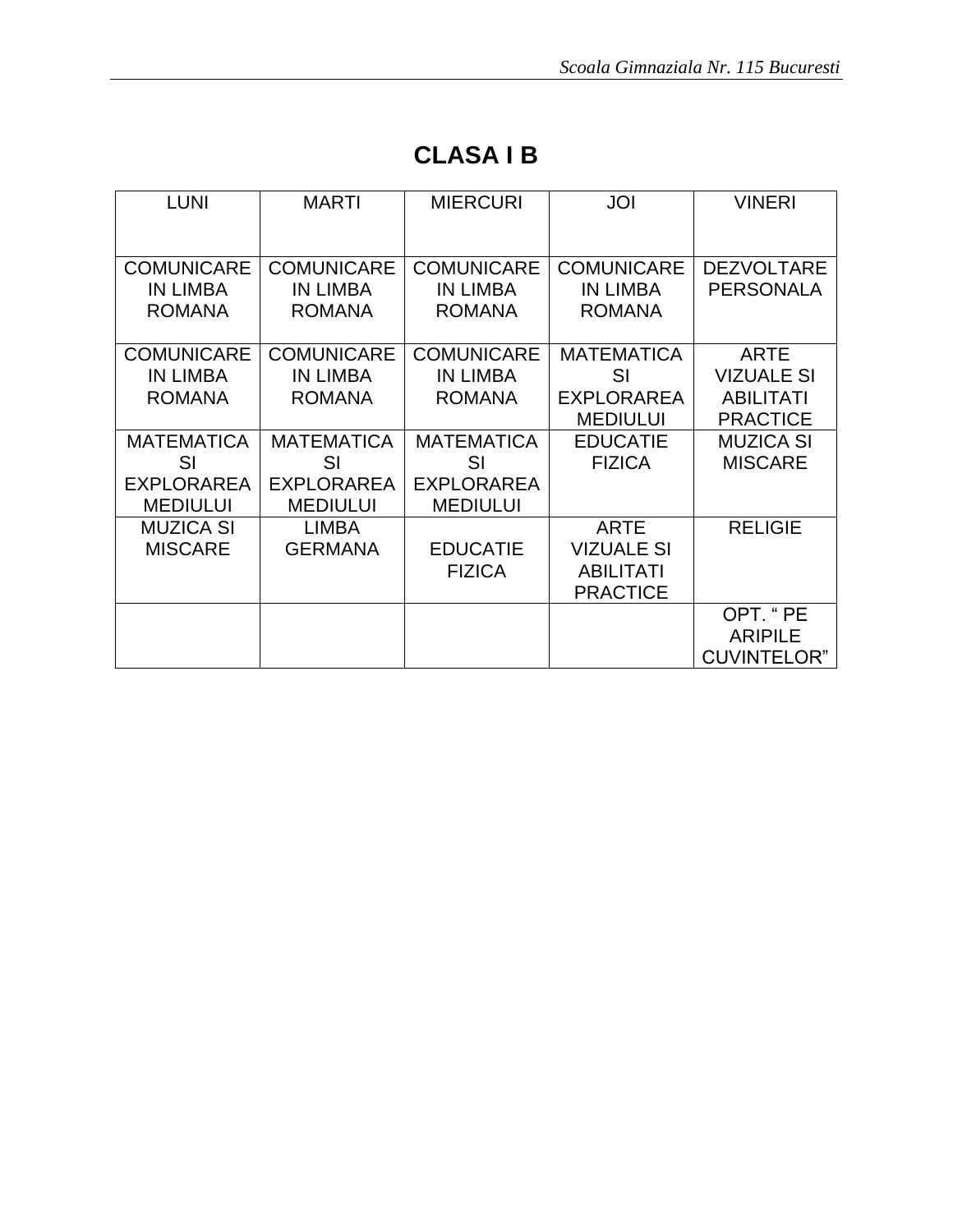## **CLASA a II-a A**

| <b>LUNI</b>       | <b>MARTI</b>      | <b>MIERCURI</b>   | JOI               | <b>VINERI</b>     |
|-------------------|-------------------|-------------------|-------------------|-------------------|
|                   |                   |                   |                   |                   |
| <b>LUNI</b>       | <b>MARTI</b>      | <b>COMUNICARE</b> | <b>COMUNICARE</b> | <b>MATEMATICA</b> |
| <b>COMUNICARE</b> | <b>COMUNICARE</b> | <b>IN LIMBA</b>   | <b>IN LIMBA</b>   | SI                |
| <b>IN LIMBA</b>   | <b>IN LIMBA</b>   | <b>ROMANA</b>     | <b>ROMANA</b>     | <b>EXPLORAREA</b> |
| <b>ROMANA</b>     | <b>ROMANA</b>     |                   |                   | <b>MEDIULUI</b>   |
| <b>MATEMATICA</b> | <b>RELIGIE</b>    | <b>COMUNICARE</b> | <b>COMUNICARE</b> | <b>ED FIZICA</b>  |
| SI                |                   | <b>IN LIMBA</b>   | <b>IN LIMBA</b>   |                   |
| <b>EXPLORAREA</b> |                   | <b>ROMANA</b>     | <b>ROMANA</b>     |                   |
| <b>MEDIULUI</b>   |                   |                   |                   |                   |
| <b>MUZICA SI</b>  | <b>MATEMATICA</b> | <b>MATEMATICA</b> | <b>MATEMATICA</b> | <b>MUZICA SI</b>  |
| <b>MISCARE</b>    | SI                | SI                | SI                | <b>MISCARE</b>    |
|                   | <b>EXPLORAREA</b> | <b>EXPLORAREA</b> | <b>EXPLORAREA</b> |                   |
|                   | <b>MEDIULUI</b>   | <b>MEDIULUI</b>   | <b>MEDIULUI</b>   |                   |
| <b>LB GERMANA</b> | <b>ED FIZICA</b>  |                   | <b>DEZVOLTARE</b> | <b>ARTE</b>       |
|                   |                   | <b>ARTE</b>       | <b>PERSONALA</b>  | <b>VIZUALE SI</b> |
|                   |                   | <b>VIZUALE SI</b> |                   | <b>ABILITĂTI</b>  |
|                   |                   | ABILITĂȚI         |                   | <b>PRACTICE</b>   |
|                   |                   | <b>PRACTICE</b>   |                   |                   |
|                   |                   |                   |                   |                   |
|                   |                   | OPTIONAL          |                   |                   |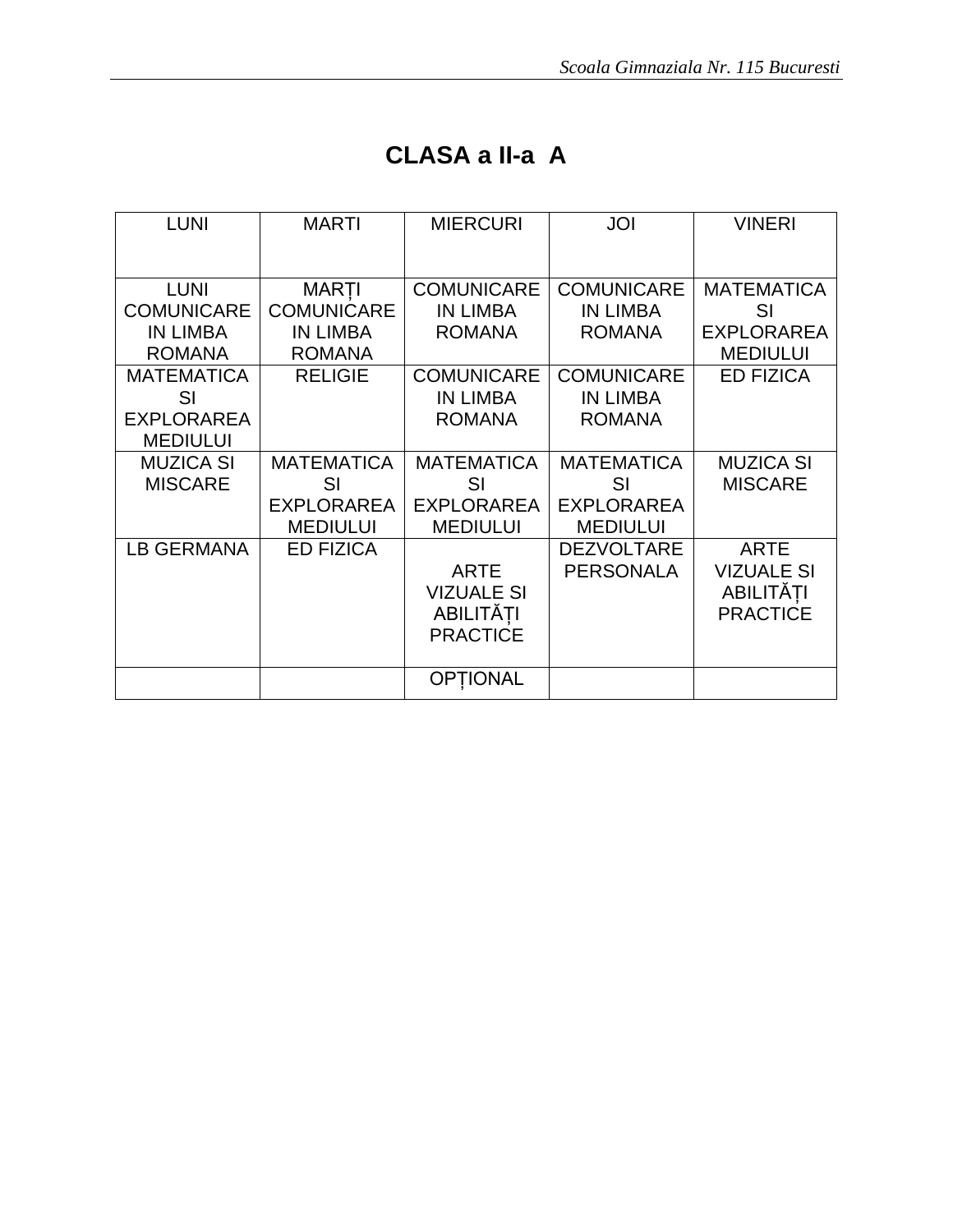### CLASA a II-a B

| <b>LUNI</b>       | <b>MARTI</b>                     | <b>MIERCURI</b>                  | <b>JOI</b>                       | <b>VINERI</b>     |
|-------------------|----------------------------------|----------------------------------|----------------------------------|-------------------|
|                   |                                  |                                  |                                  |                   |
| <b>DEZVOLTARE</b> | <b>COMUNICARE</b>                | <b>COMUNICARE</b>                | <b>COMUNICARE</b>                | <b>RELIGIE</b>    |
| <b>PERSONALA</b>  | <b>IN LIMBA</b><br><b>ROMANA</b> | <b>IN LIMBA</b><br><b>ROMANA</b> | <b>IN LIMBA</b><br><b>ROMANA</b> |                   |
|                   |                                  |                                  |                                  |                   |
| <b>COMUNICARE</b> | <b>COMUNICARE</b>                | <b>COMUNICARE</b>                | <b>MATEMATICA</b>                | <b>MATEMATICA</b> |
| <b>IN LIMBA</b>   | <b>IN LIMBA</b>                  | <b>IN LIMBA</b>                  | SI                               | <b>SI</b>         |
| <b>ROMANA</b>     | <b>ROMANA</b>                    | <b>ROMANA</b>                    | <b>EXPLORAREA</b>                | <b>EXPLORAREA</b> |
|                   |                                  |                                  | <b>MEDIULUI</b>                  | <b>MEDIULUI</b>   |
| LB GERMANA        | <b>ED FIZICA</b>                 | <b>MATEMATICA</b>                | <b>JOC SI</b>                    | <b>ED FIZICA</b>  |
|                   |                                  | SI                               | <b>MISCARE</b>                   |                   |
|                   |                                  | <b>EXPLORAREA</b>                |                                  |                   |
|                   |                                  | <b>MEDIULUI</b>                  |                                  |                   |
| <b>MATEMATICA</b> | <b>MATEMATICA</b>                |                                  | <b>ARTE</b>                      | <b>ARTE</b>       |
| SI                | SI                               | <b>MUZICA SI</b>                 | <b>VIZUALE SI</b>                | <b>VIZUALE SI</b> |
| <b>EXPLORAREA</b> | <b>EXPLORAREA</b>                | <b>MISCARE</b>                   | <b>ABILITĂTI</b>                 | <b>ABILITĂTI</b>  |
| <b>MEDIULUI</b>   | <b>MEDIULUI</b>                  |                                  | <b>PRACTICE</b>                  | <b>PRACTICE</b>   |
|                   |                                  | <b>OPTIONAL</b>                  |                                  |                   |
|                   |                                  |                                  |                                  |                   |
|                   |                                  |                                  |                                  |                   |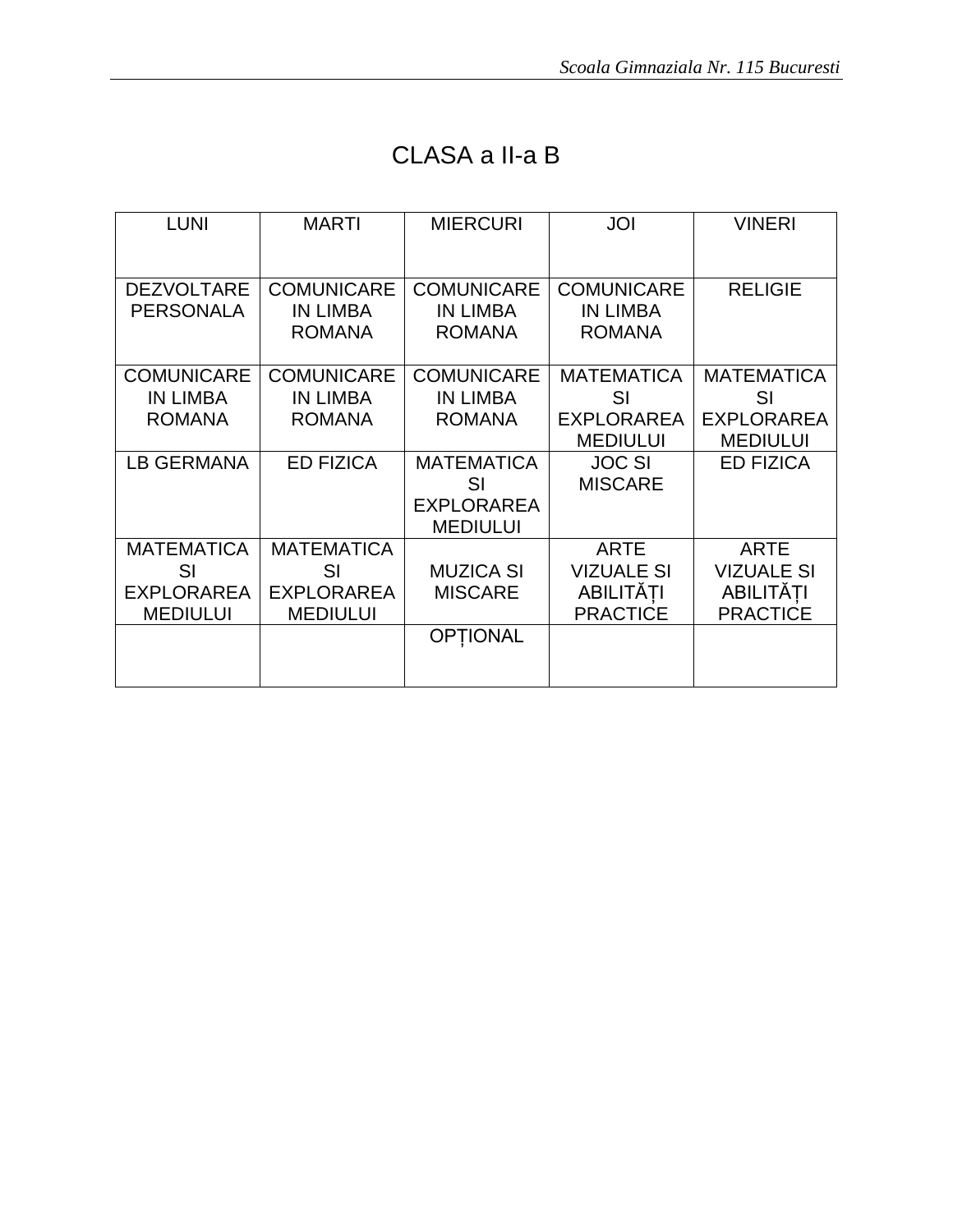| <b>LUNI</b>                                           | <b>MARTI</b>                                              | <b>MIERCURI</b>                                | JOI                                                       | <b>VINERI</b>                                  |
|-------------------------------------------------------|-----------------------------------------------------------|------------------------------------------------|-----------------------------------------------------------|------------------------------------------------|
| <b>EDUCATIE</b><br><b>FIZICÅ</b>                      | LIMBA <sub>SI</sub><br><b>LITERATURA</b><br><b>ROMÂNĂ</b> | LIMBA ENGLEZĂ                                  | <b>EDUCATIE</b><br><b>FIZICĂ</b>                          | LIMBA ȘI<br><b>LITERATURA</b><br><b>ROMÂNĂ</b> |
| <b>LIMBA SI</b><br><b>LITERATURA</b><br><b>ROMÂNĂ</b> | <b>MATEMATICĂ</b>                                         | LIMBA ȘI<br><b>LITERATURA</b><br><b>ROMÂNĂ</b> | LIMBA <sub>SI</sub><br><b>LITERATURA</b><br><b>ROMÂNĂ</b> | <b>MATEMATICĂ</b>                              |
| <b>RELIGIE</b>                                        | <b>EDUCATIE</b><br><b>CIVICĂ</b>                          | <b>STIINTE ALE</b><br><b>NATURII</b>           | <b>MATEMATICĂ</b>                                         | <b>JOC SI</b><br><b>MIȘCARE</b>                |
| <b>MATEMATICĂ</b>                                     | <b>ARTE VIZUALE</b><br>SI ABILITĂTI<br><b>PRACTICE</b>    | MUZICĂ ȘI<br>MIȘCARE                           | <b>ARTE VIZUALE</b><br>SI ABILITĂTI<br><b>PRACTICE</b>    | <b>LIMBA</b><br><b>ENGLEZĂ</b>                 |
|                                                       |                                                           |                                                | <b>OPTIONAL</b><br>MATÉMATICĂ<br>DISTRACTIVĂ              |                                                |

### CLASA a III-a A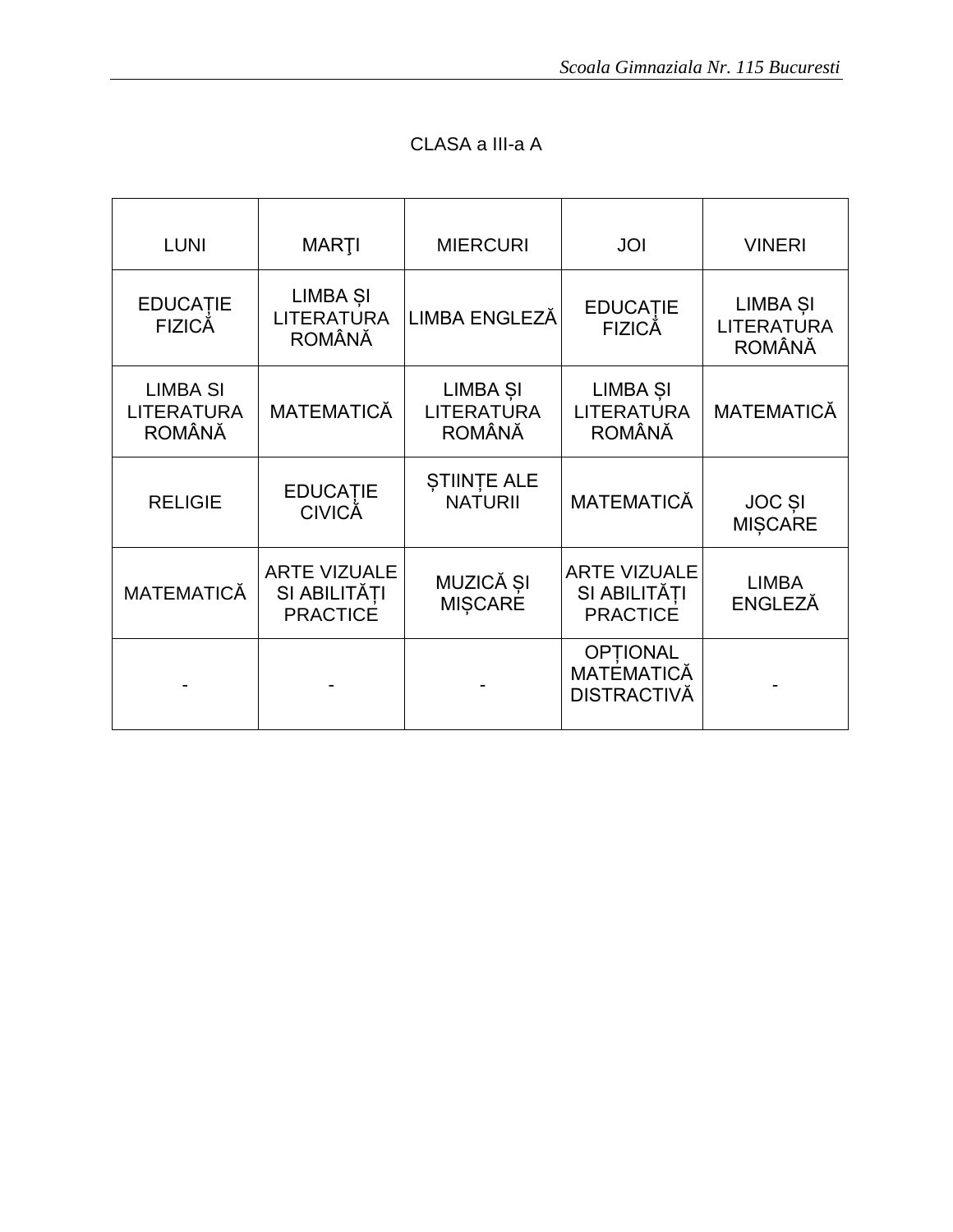| <b>LUNI</b>                        | <b>MARTI</b>            | <b>MIERCURI</b>                                                 | JOI                             | <b>VINERI</b>     |
|------------------------------------|-------------------------|-----------------------------------------------------------------|---------------------------------|-------------------|
|                                    | MATEMATICA   MATEMATICA | AVAP(ARTE<br><b>VIZUALE SI</b><br><b>ABILITATI</b><br>PRACTICE) | <b>MATEMATICA</b>               | <b>AVAP</b>       |
| * RELIGIE                          | *ENGLEZA                | *EF FIZICA                                                      | * ED. FIZICA                    | LB ROMANA         |
| <b>LB ROMANA</b>                   | LB ROMANA               | <b>STIINTE</b><br><b>ALE</b><br><b>NATURII</b>                  | LB ROMANA                       | <b>MATEMATICA</b> |
| <b>MUZICA SI</b><br><b>MISCARE</b> | ED. CIVICA              | LB ROMANA                                                       | <b>OPTIONAL</b>                 | *ENGLEZA          |
|                                    |                         |                                                                 | <b>JOC SI</b><br><b>MISCARE</b> |                   |

#### ORAR CLASA a III-a B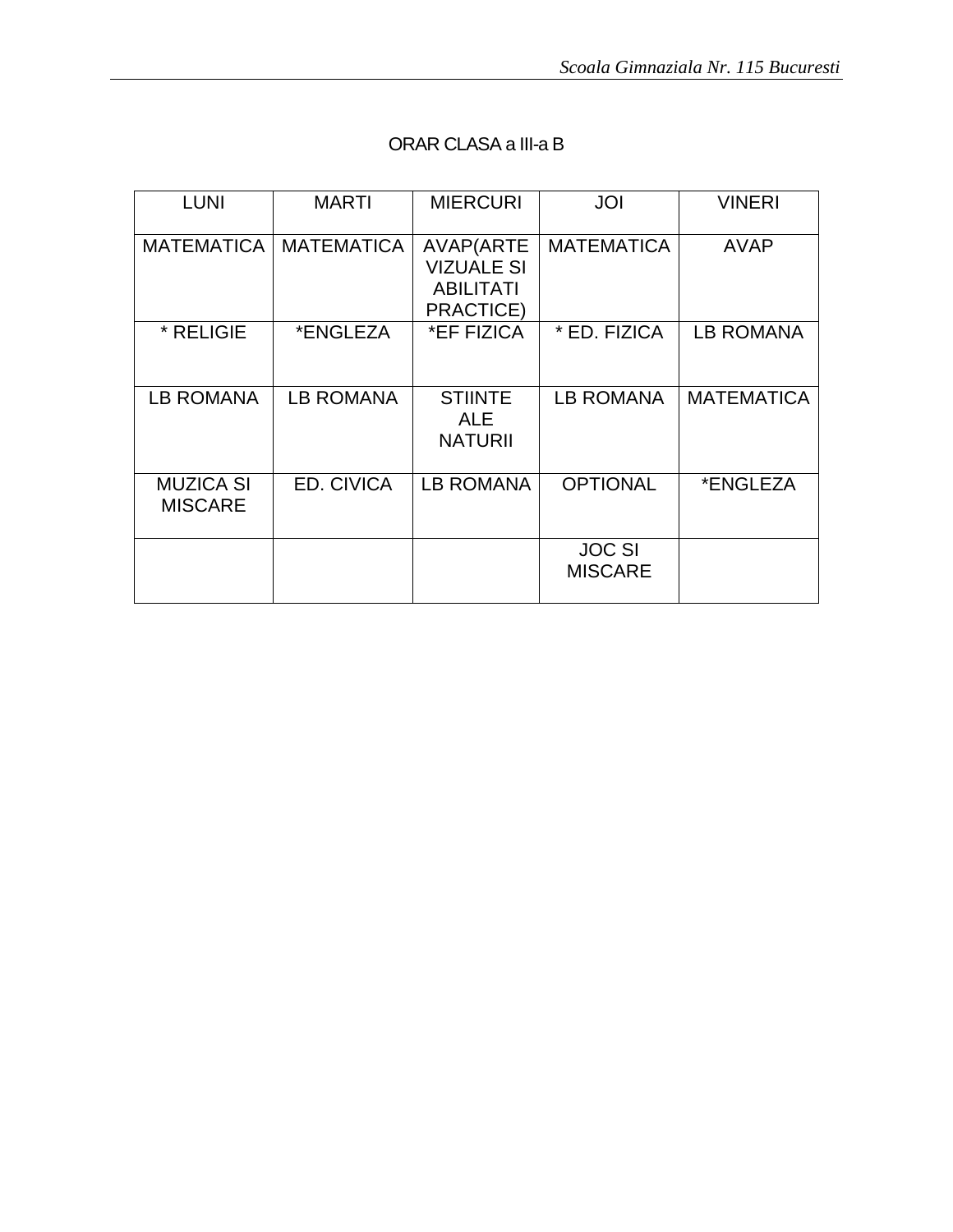| <b>LUNI</b>                                           | <b>MARTI</b>                                   | <b>MIERCURI</b>                                | JOI                                            | <b>VINERI</b>                                                           |
|-------------------------------------------------------|------------------------------------------------|------------------------------------------------|------------------------------------------------|-------------------------------------------------------------------------|
| <b>LIMBA SI</b><br><b>LITERATURA</b><br><b>ROMÂNĂ</b> | <b>MATEMATICA</b>                              | <b>MATEMATICA</b>                              | <b>LIMBA SI</b><br><b>LITERATURA</b><br>ROMÂNĂ | <b>MATEMATICA</b><br><b>DISTRACTIVA</b><br>(OPTIONAL)                   |
| <b>MATEMATICA</b>                                     | <b>EDUCATIE</b><br><b>FIZICĂ</b>               | <b>LIMBA</b><br><b>ENGLEZA</b>                 | <b>LIMBA SI</b><br><b>LITERATURA</b><br>ROMÂNĂ | <b>EDUCATIE</b><br><b>FIZICĂ</b>                                        |
| <b>LIMBA</b><br><b>ENGLEZA</b>                        | <b>ISTORIE</b>                                 | <b>LIMBA SI</b><br><b>LITERATURA</b><br>ROMÂNĂ | <b>MATEMATICA</b>                              | <b>ARTE</b><br><b>VIZUALE SI</b><br><b>ABILITATI</b><br><b>PRACTICE</b> |
| ED. CIVICĂ                                            | <b>LIMBA SI</b><br>LITERATURA<br><b>ROMÂNĂ</b> | <b>STIINTE</b>                                 | <b>GEOGRAGIE</b>                               | <b>MUZICA SI</b><br><b>MISCARE</b>                                      |
| <b>RELIGIE</b>                                        |                                                | <b>JOC SI</b><br><b>MISCARE</b>                |                                                |                                                                         |

### CLASA a IV-a A